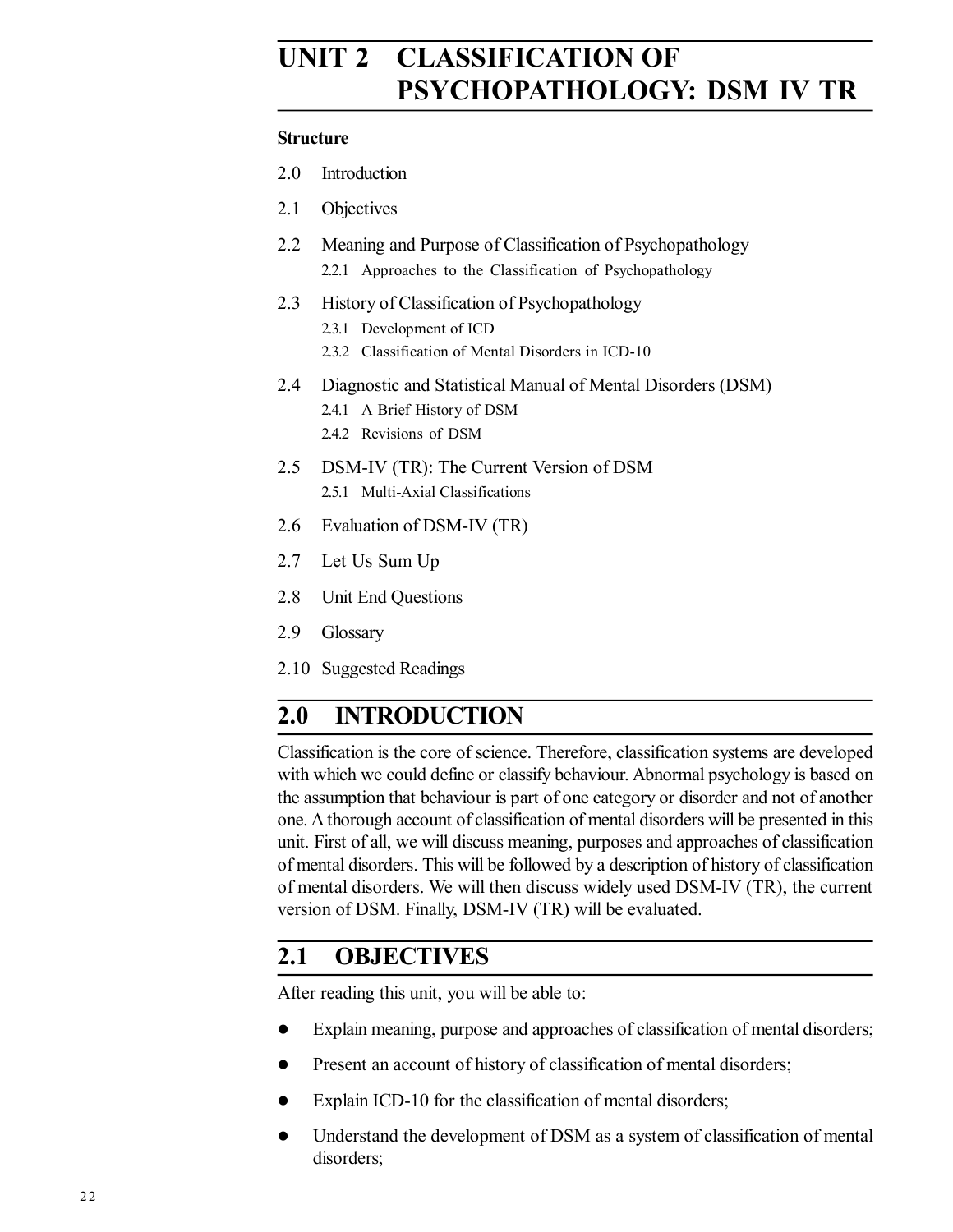Present an account of DSM-IV (TR); and

**Classification of Psychopathology: DSM IV TR**

Evaluate DSM-IV (TR).

# **2.2 MEANING AND PURPOSE OF CLASSIFICATION OF PSYCHOPATHOLOGY**

In order to classify the psychological disorders we need a classification system. The term classification refers to process to construct categories and to assign people to these categories on the basis of their attributes. Classification in scientific context refers to taxonomy. It also refers to nomenclature, which describes the names and labels that may make up a particular disorder such as schizophrenia or depression. Classification is at the heart of every science. If we cannot label and order objects or experiences or behaviours scientists could not communicate with one another and our knowledge will not advance.

Without labelling and organising patterns of abnormal behaviour, researchers could not communicate their findings to one another, and progress toward understanding and decision about these disorders would come to a halt. Certain psychological disorders respond better to one therapy than another or to one drug than another. Classification also helps clinicians predict behaviour. Finally, classification helps researchers identify populations with similar patterns of abnormal behaviour. By classifying groups of people as depressed, for example, researchers might be able to identify common factors that help explain the origins of depression. Classification of psychopathology fulfils following five primary purposes:

- 1) Communication
- 2) Control
- 3) Comprehension
- 4) Distinction
- 5) Prognosis/prediction

### **2.2.1 Approaches to the Classification of Psychopathology**

Psychologists use three approaches or strategies to classify disorders:

- i) **Categorical approach:** It was Kraepelin, the first psychiatrist to classify psychological disorders from a biological or medical point of view. For Kraepelin in term of physical disorders, we have one set of causative factors which do not overlap with other disorders. We have one defining criteria, which everybody in the category or in the group should meet, e. g. Schizophrenia. After a category has been defined, an object is either a member of the category or it is not. A categorical approach to classification assumes that distinctions among members of different categories are qualitative. In other words, the differences reflect a difference in kind (quality) rather than a difference in amount (quantity).
- ii) **Dimensional approach:** A second strategy is a dimensional approach, in which we note the variety of cognitions, moods and behaviours with which the patient presents and quantify them on a scale. For example, on a scale of 1 to 10, a patient might be rated as severely anxious (10), moderately depressed (5), and mildly manic (2) to create a profile of emotional functioning (10, 5, 2). Although dimensional approaches have been applied to psychopathology, they are relatively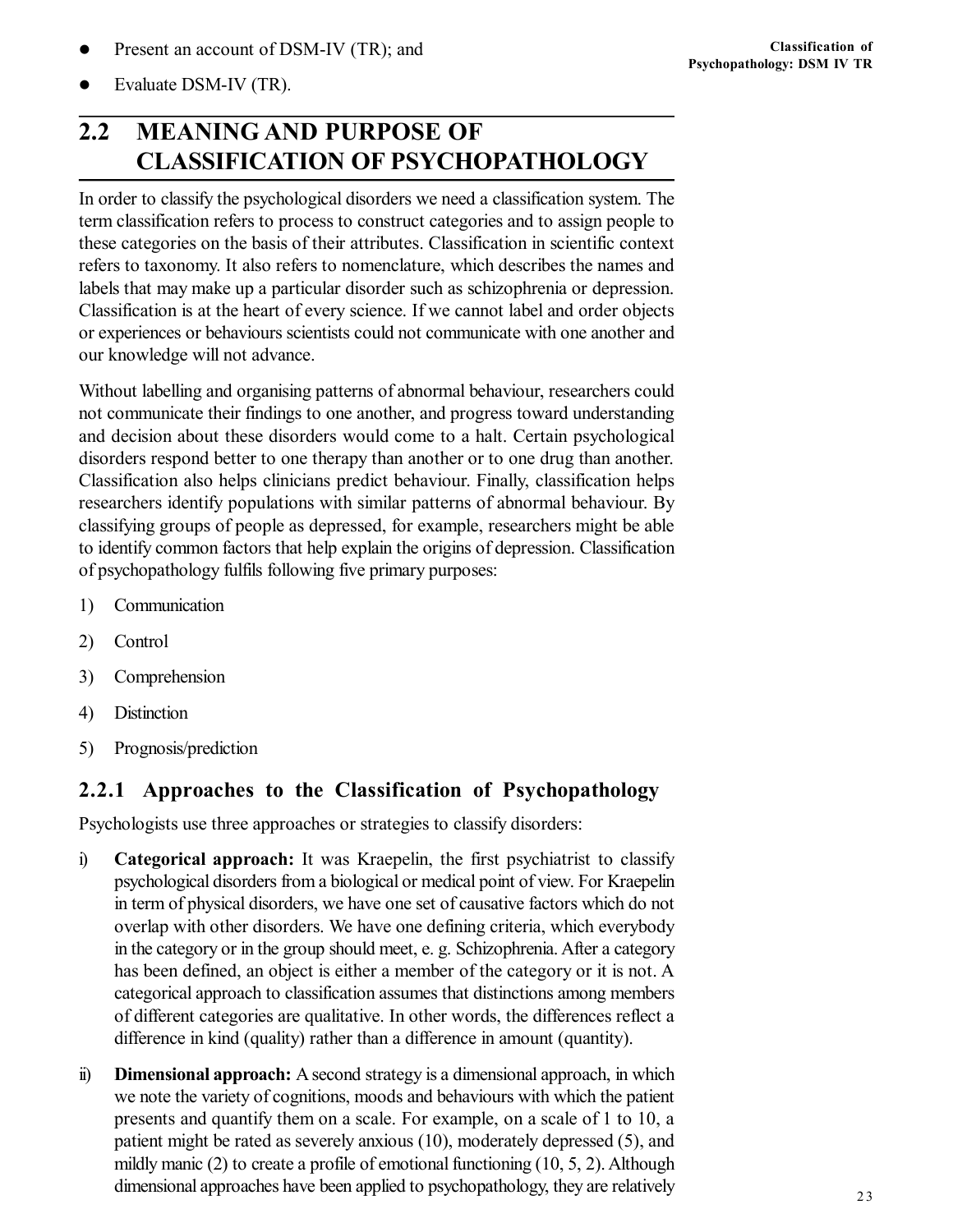unsatisfactory. Dimensional approach to classification describes the objects of classification in terms of continuous dimensions. Rather than assuming that an object either has or does not have a particular property, it may be useful to focus on a specific characteristic and determine how much of that characteristic the object exhibits.

iii) **Prototypical approach:** A third approach, for organising and classifying behavioural disorders which is an alternative to the first two. It is called a prototypical approach. It identifies some essential characteristics of a disorder and it also allows for certain non-essential variations that do not necessarily change the classification. With this approach classifying the disorder by different possible features or properties any candidate must meet (but not all) of them to fall in that category. In depression, there are five important symptoms such as: depressed mood all the day, weight loss, insomnia, fatigue and feeling of worthlessness. For a person might have three or four of the characteristics of the depression but not all five of them. Yet we still diagnose the person as depressed.

## **2.3 HISTORY OF CLASSIFICATION OF PSYCHOPATHOLOGY**

The most ancient classification of psychopathology was of senile deterioration, melancholia and hysteria. The oldest systematic classification finds its mention in the Ayurveda, an Indian body of thought. The Greek philosopher Hippocrates (460–370 B.C.) classified mental illness into delirium, mania, paranoia, hysteria, melancholia resulting from 4 basic temperaments. Philippe Pinel's (1745–1826) father of modern psychiatry, classification system was based on functional disorders of nervous system. He described four functional disorders: dementia, mania, melancholia and idiotism. Karl Ludwig Kahlbaum (1828-1899) distinguished organic and non organic mental disorders. Emil Kraepelin's (1856- 1926) classification system was based on clinical features of disorders: cause, course and outcomes. His primary classifications were manic depressive psychosis and dementia praecox. Eugen Bleuler combined Kraepelin and Meyerian approaches and classified mental disorders on the basis of psychopathological processes.

#### **2.3.1 Development of ICD**

In 1893  $1<sup>st</sup>$  international list of causes of death was published. This stimulated worldwide organised effort for classification of diseases which resulted in the publication of International Statistical Classification of Diseases and Related Health Problems-1 (ICD-1) by the World Health Organisation in 1900. However, it was only ICD-6 which was published with a separate section on mental disorder in 1949. ICD-8 was published in 1972 with a comprehensive glossary of mental disorders. ICD-9 was published in 1977 with greater clinical modification. Vol. 1 and 2 of ICD-9 described diagnostic codes, while vol. 3 explained procedure codes for the Mental and Behavioural Disorders.

**ICD-10:** In 1978, WHO entered into a long-term collaborative project with the Alcohol, Drug Abuse and Mental Health Administration (ADAMHA) in the USA, aiming to facilitate further improvements in the classification and diagnosis of mental disorders, and alcohol and drug related problems. A series of workshops brought together researchers and practitioners from a number of different psychiatric traditions and cultures, reviewed knowledge in specified areas, and developed recommendations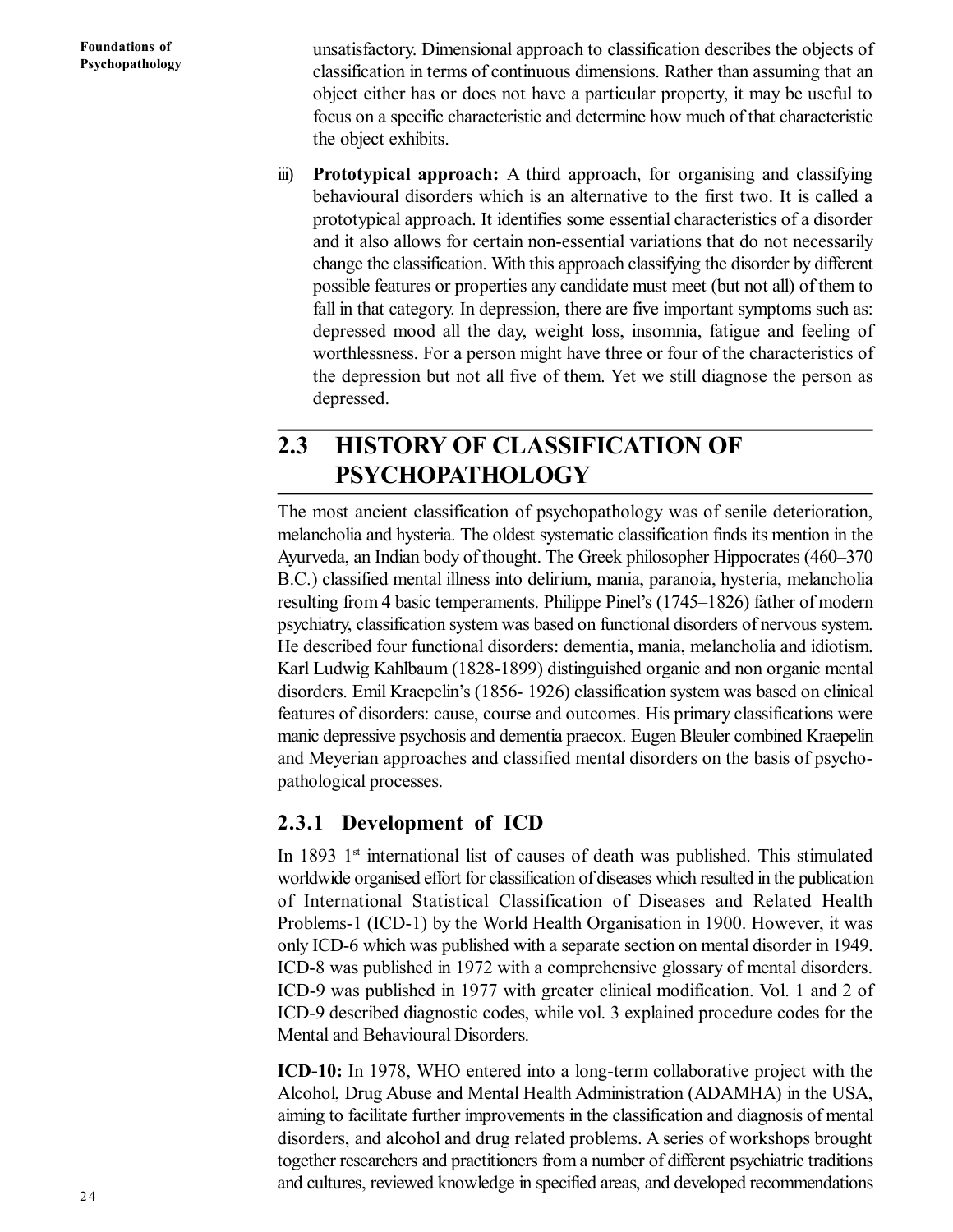for future research. A major international conference on classification and diagnosis was held in Copenhagen, Denmark, in 1982 to review the recommendations that emerged from these workshops and to outline a research agenda and guidelines for future work. Several major research efforts were undertaken to implement the recommendations of the Copenhagen conference. All these efforts resulted in the publication of ICD-10 in 1992 in which in chapter V (F) pertained to the classification of mental disorders explaining their inclusion and exclusion terms.

### **2.3.2 Classification of Mental Disorders in ICD-10**

A brief description of classification of mental disorders as per ICD-10 is given below:

- F00-F09: Organic, including symptomatic, mental disorders: Dementia, delirium, organic.
- F10-F19: Mental and behavioural disorders due to use of psychoactive substances: Alcohol, cocaine and tobacco.
- F20-F29: Schizophrenia, schizotypal and delusional disorders.
- F30-F39: Mood (affective) disorders: Manic, bipolar, depressive.
- F40-F48: Neurotic, stress-related and somatoform disorders: Phobia, OCD, adjustment, dissociative.
- F50-F59: Behavioural syndromes associated with physiological disturbances and physical factors: Eating, sleep, sexual disorders.
- F60-F69: Disorders of personality and behaviour in adult persons: Specific, impulse disorder, gender identity.
- F70-F79: Mental retardation
- F80-F89: Disorders of psychological development: Speech and language, pervasive development.
- F90-F98: Behavioural and emotional disorders with onset usually occurring in childhood and adolescence: Hyperkinetic, conduct, tic.
- F-99: Unspecified mental disorders.

# **Self Assessment Questions** 1) Explain meaning of classification of psychopathology. ..................................................................................................................... ..................................................................................................................... ..................................................................................................................... ..................................................................................................................... 2) Describe the purpose of classification of psychopathology. ..................................................................................................................... ..................................................................................................................... .....................................................................................................................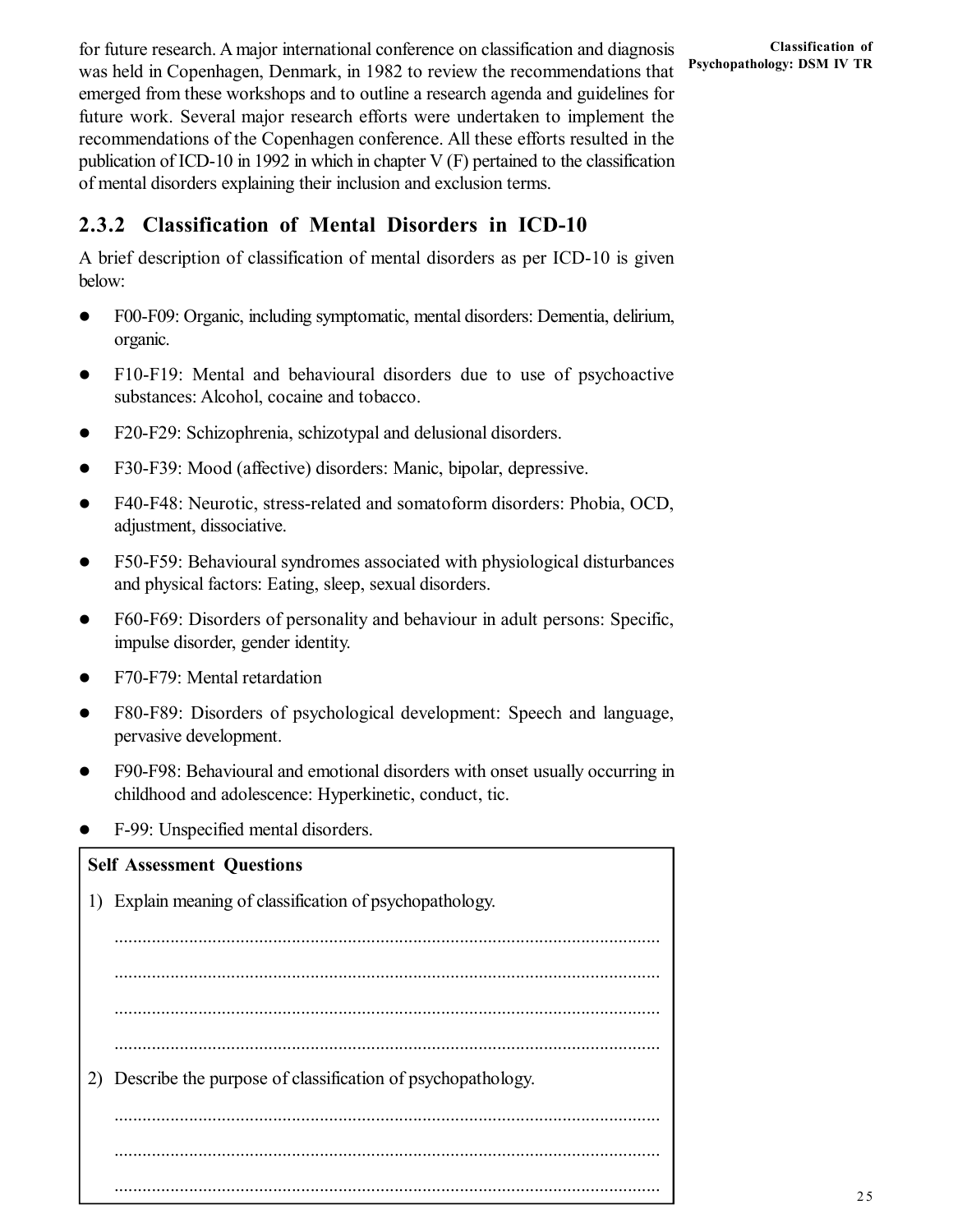

# **2.4 DIAGNOSTIC AND STATISTICAL MANUAL OF MENTAL DISORDERS (DSM)**

The Diagnostic and Statistical Manual of Mental Disorders, published by the American Psychiatric Association, is the handbook used most often in diagnosing mental disorders in the United States and other countries.

### **2.4.1 A Brief History of DSM**

Need of statistical information regarding mental disorders stimulated revolution in the efforts of development of a classification system in the United States. The National census of 1840 used a single category, "idiocy/insanity". Seven categories of mental disorders were mentioned in the 1880 census: mania, melancholia, monomania, paresis, dementia, dipsomania, and epilepsy. The American Psychiatric Association (APA), then known as Committee on Statistics, together with the National Commission on Mental Hygiene, developed a new guide for mental hospitals called the "Statistical Manual for the Use of Institutions for the Insane" in 1917, which included 22 diagnoses. Subsequently, this was revised several times by APA over the years.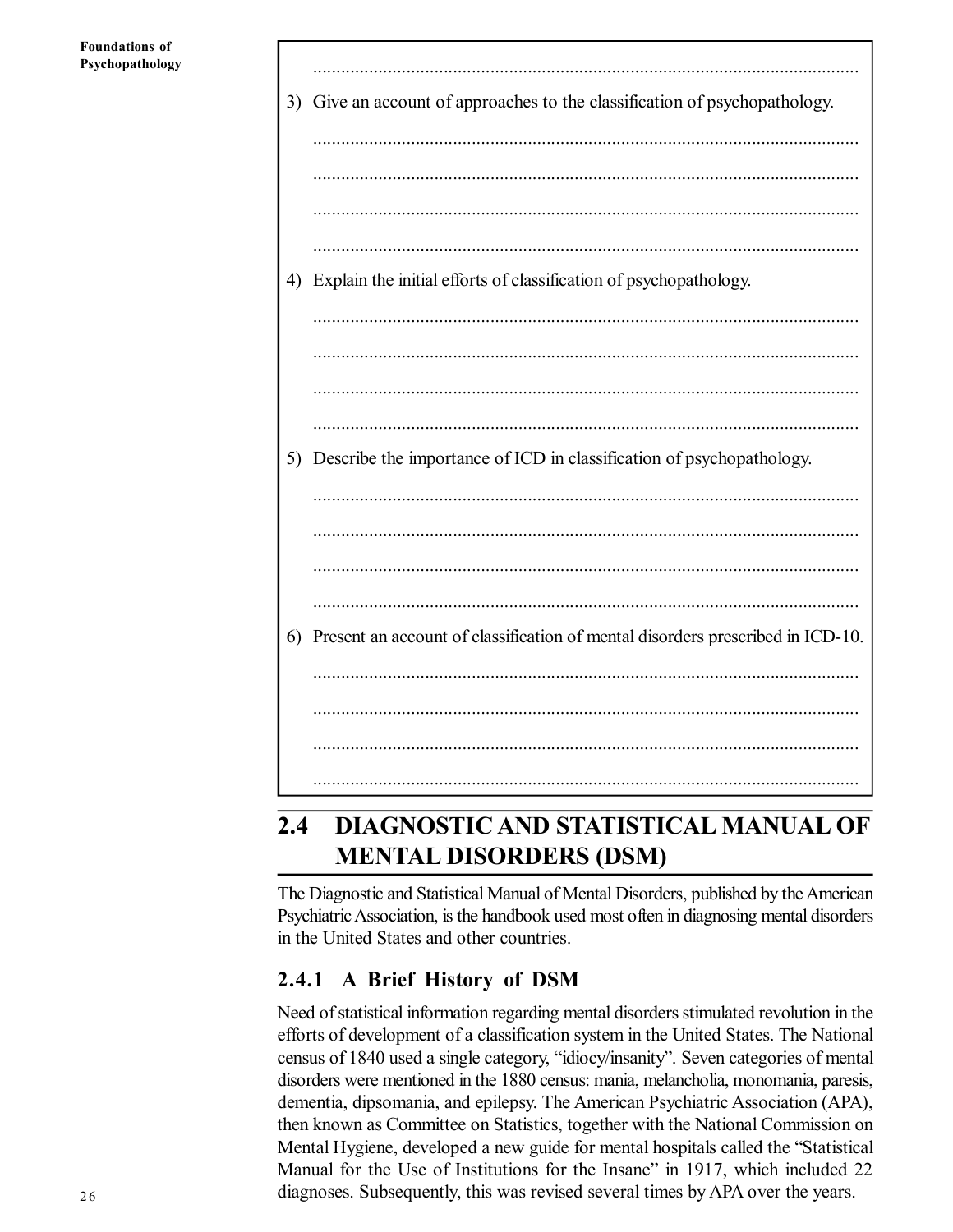#### **2.4.2 Revisions of DSM**

In view of needs arisen from World War II, a committee headed by psychiatrist and brigadier general William C. Menninger with the help of US psychiatrists developed a new classification scheme called Medical 203 in 1943.

**DSM-I (1952):** In 1949, the World Health Organisation published the sixth revision of the International Statistical Classification of Diseases (ICD-10) which included a section on mental disorders for the first time. Consequently, an APA Committee on

Nomenclature and Statistics was empowered to develop a classification system for use in the United States. In 1950 the APA committee undertook a review and consultation to circulated the Diagnostic and Statistical Manual of Mental Disorders-1 (DSM-I) which was approved in 1951 and published in 1952. The structure and conceptual framework were the same as in Medical 203, and many passages of text identical. The manual was 130 pages long and listed 106 mental disorders. DSM-I made 94% changes in nomenclature from the prior system and seventy disorder terms used "Reaction," e.g., schizophrenic reaction. This included reaction to internal conflict. DSM-I is criticised on the basis that it was psychoanalytic in its theoretical orientation. The term "Unconscious" was mentioned a few times in describing psychoneurotic disorders in DSM-I.

**DSM-II (1968):** Despite APA's involvement in the revision of the mental disorder section of the ICD-8 in 1968), it also published a revision of the DSM in 1968, listed 182 disorders, and was 134 pages long. It was quite similar to the DSM-I. The term "reaction" was dropped but the term "neurosis" was retained. Both the DSM-I and the DSM-II reflected the predominant psychodynamic psychiatry, although they also included biological perspectives and concepts from Kraepelin's system of classification. Symptoms were not specified in detail for specific disorders. Many of the disorders were seen as reflections of broad underlying conflicts or maladaptive reactions to life problems, rooted in a distinction between neurosis and psychosis (roughly, anxiety/ depression broadly in touch with reality, or hallucinations/delusions appearing disconnected from reality). Sociological and biological knowledge was also incorporated, in a model that did not emphasise a clear boundary between normality and abnormality. After wide post publication criticism of DSM-II, the term "Homosexuality" was replaced with "Ego-dystonic Homosexuality" in 1973.

**DSM-III (1980):** To make the DSM nomenclature consistent with the International Statistical Classification of Diseases and Related Health Problems (ICD) the decision to create a new revision of the DSM was made in 1974 with Robert Spitzer as chairman of the task force. This revision was aimed at improving the uniformity and validity of psychiatric diagnosis, standardising diagnostic practices across the world and to facilitate the pharmaceutical regulatory process to avoid criticisms levelled on DSM-II. The criteria for many of the mental disorders were taken from the Research Diagnostic Criteria and Feighner Criteria. New categories of disorder and their criteria were established by consensus during meetings of the committee. The psychodynamic or physiologic view was abandoned, in favour of a regulatory or legislative model. A new "multi-axial" system attempted to yield a picture more amenable to a statistical population census, rather than just a simple diagnosis. DSM conceptualised each of the mental disorders as a clinically significant behavioural or psychological syndrome.

Finally published in 1980, the DSM-III was 494 pages long and listed 265 diagnostic categories. It rapidly came into widespread international use. DSM-III was published with 93% changes in nomenclature from the earlier version of DSM with diagnostic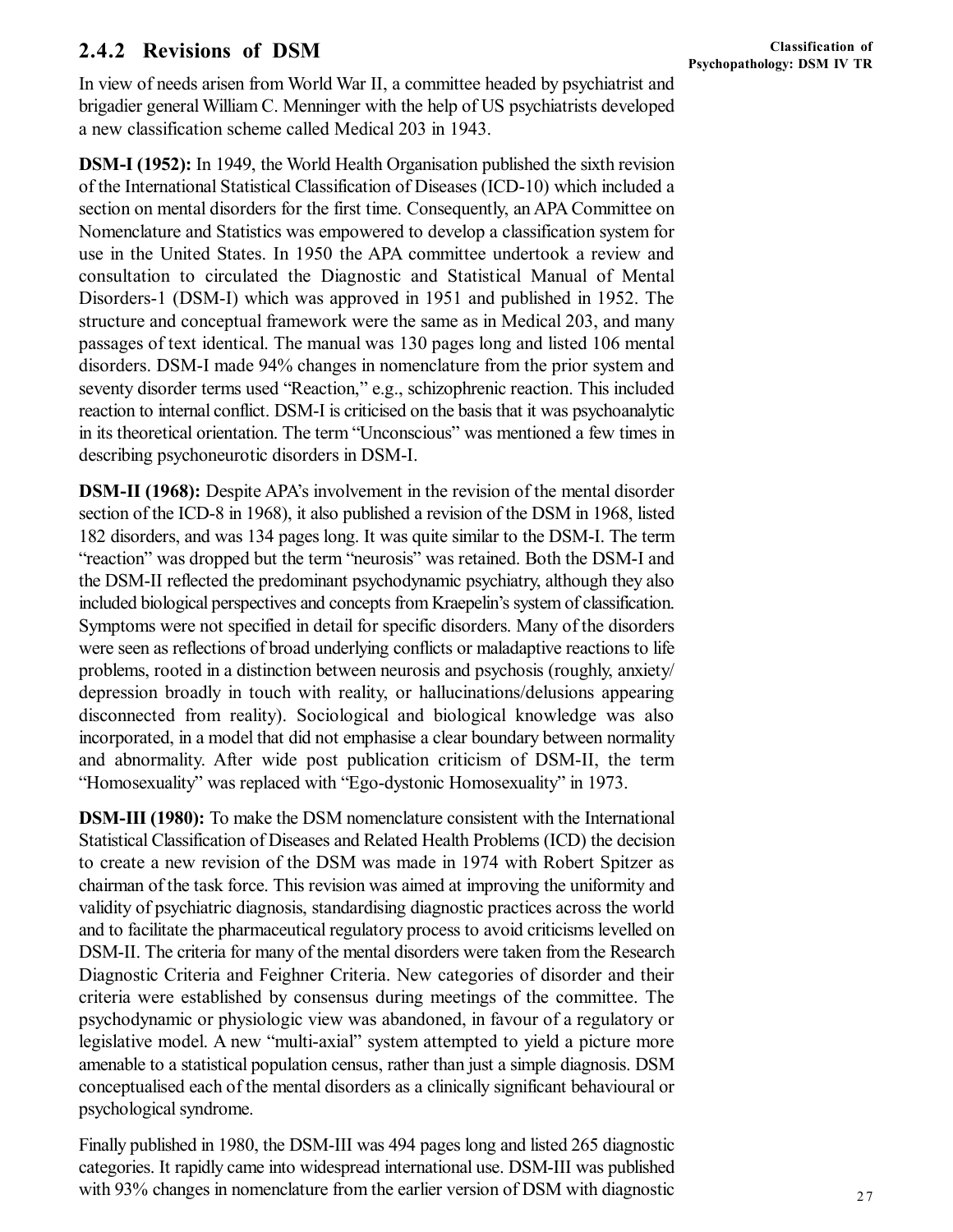criteria for each of the disorders mentioned. There was a multi-axial classification with five axes. DSM-III provided a vast increase in background information about each disorder, adding diagnostic features, associated features, cultural and gender features; prevalence, course, familiar patterns, differential diagnosis, decision trees and glossary. However, DSM-III was later criticized on the ground that 20-30 percent of the population would have been diagnosed as having behavioural disorders without having any serious mental problems.

**DSM-III-R (1987):** The DSM-III-R was published as a revision of DSM-III in 1987. Categories were renamed, reorganised, and significant changes in criteria were made. Six categories were deleted, while some new categories were added. Controversial diagnoses such as pre-menstrual dysphoric disorder and Masochistic Personality Disorder were discarded. "Sexual orientation disturbance" was also removed and was largely subsumed under "sexual disorder not otherwise specified" which can include "persistent and marked distress about one's sexual orientation." DSM-III-R contained 292 diagnoses and was 567 pages long.

**DSM-IV (1994):** DSM-IV was published in 1994 listing 297 disorders in 886 pages. Process of development of DSM-IV included extensive literature review of diagnoses, analyses to determine required change in criteria and multicenter field trials relating diagnoses to clinical practice. A major change from previous versions was the inclusion of a clinical significance criterion to almost half of all the categories, which required symptoms cause "clinically significant distress or impairment in social, occupational, or other important areas of functioning".

**DSM-IV (TR) (2000):** A "Text Revision" of the DSM-IV, known as the DSM-IV-TR, was published in 2000. The diagnostic categories and the vast majority of the specific criteria for diagnosis were unchanged.The text sections giving extra information on each diagnosis were updated, as were some of the diagnostic codes in order to maintain consistency with the ICD.

### **2.5 DSM-IV (TR): THE CURRENT VERSION OF DSM**

The Diagnostic and Statistical Manual of Mental Disorders (DSM) is the standard for classifying mental disorders that are used by mental health professionals in the United States. It is intended to be applicable in a wide variety of contexts and used by clinicians and researchers of many different orientations, for example; biological, psychodynamic, cognitive, behavioural, interpersonal, family/systems.

The DSM IV (Text Revision) has been designed for use across settings such as inpatient, outpatient, partial hospitalisation, consultation-liaison, clinic, private practice and primary care. Professionals that use the DSM diagnosis are psychiatrists, psychologists, social workers, nurses, occupational and rehabilitation therapists, counsellors and other health and mental health professionals. The DSM is also a necessary tool for collecting and communicating accurate public health statistics. The DSM consists of three major components/features: the diagnostic classification, the diagnostic criteria sets and the descriptive text.

i) **The Diagnostic Classification:** The DSM-IV (TR) is a categorical classification system. The categories are prototypes, and a patient with a close approximation to the prototype is said to have that disorder with qualifiers, for example mild, moderate or severe forms of a disorder. For nearly half the disorders, symptoms must be sufficient to cause clinically significant distress or impairment in social, occupational,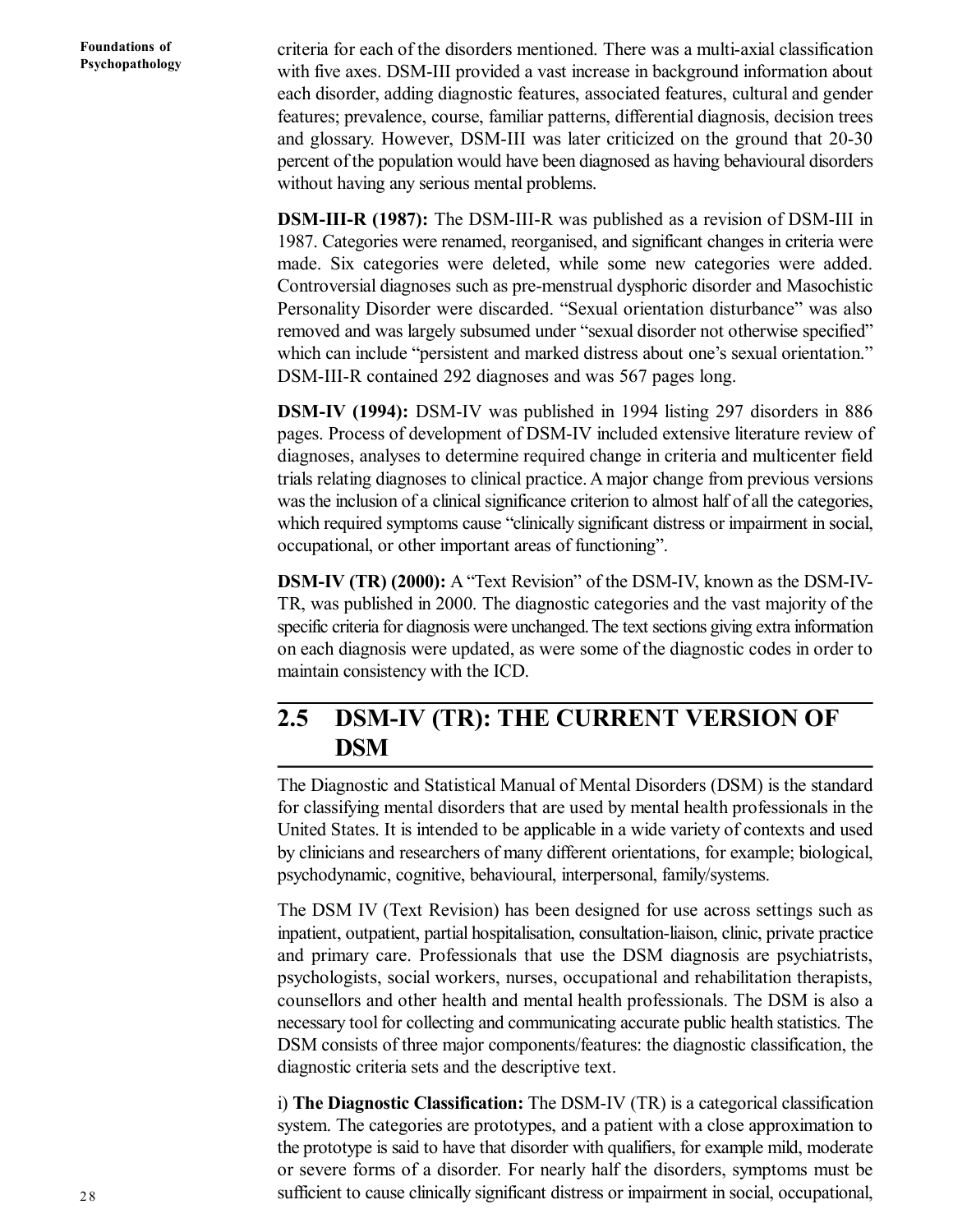**Classification of**

**Psychopathology: DSM IV TR**

ii) **The Diagnostic Criteria:** Each disorder included in the DSM-IV (TR) includes a set of diagnostic criteria including symptoms that are present and for how long. These criteria called inclusion criteria as well as those symptoms that must not be present called exclusion criteria qualify an individual for a particular diagnosis. Many users of the DSM-IV (TR) find these diagnostic criteria useful because they provide a compact description of each disorder. Use of this diagnostic criterion has increased diagnostic reliability and the likelihood that different individuals will assign the same diagnosis. It is important to remember that these criteria are meant to be used as a guideline by an informed clinician.

iii) **Descriptive Text:** The third component of the DSM-IV (TR) is the descriptive text that accompanies each disorder. The text of the DSM-IV (TR) systematically describes each disorder under the following headings: Diagnostic Features; Subtypes and/or Specifies; Recording Procedures; Associated Features and Disorders; Specific Culture, Age, and Gender Features; Prevalence; Course; Familial Pattern; and Differential Diagnosis.

### **2.5.1 Multi-Axial Classifications**

The DSM-IV (TR) recommends clinicians to assess an individual's mental state across five factors or axes. Together the five axes provide a broad range of information about the individual's functioning, not just a diagnosis. The system contains the following axes.

- 1) **Axis I:** *Clinical Disorders and Other Conditions That May Be a Focus of Clinical Attention:* This axis incorporates a wide range of clinical syndromes, including anxiety disorders, mood disorders, schizophrenia and other psychotic disorders, adjustment disorders, and disorders usually first diagnosed during infancy, childhood, or adolescence (except for mental retardation, which is coded on Axis II). Axis I also includes relationship problems, academic or occupational problems, and bereavement, conditions that may be the focus of diagnosis and treatment but that do not in themselves constitute definable psychological disorders. Also coded on Axis I are psychological factors that affect medical conditions, such as anxiety that exacerbates an asthmatic condition or depressive symptoms that delay recovery from surgery. The Axis I clinical disorder categories are as follows:
	- 1) Disorders Usually First Diagnosed in Infancy, Childhood, or Adolescence
	- 2) Delirium, Dementia, and Amnestic and Other Cognitive Disorders
	- 3) Mental Disorders Due to a General Medical Condition Not Elsewhere Classified
	- 4) Substance Related Disorders
	- 5) Schizophrenia and Other Psychotic Disorders
	- 6) Mood Disorders
	- 7) Anxiety Disorders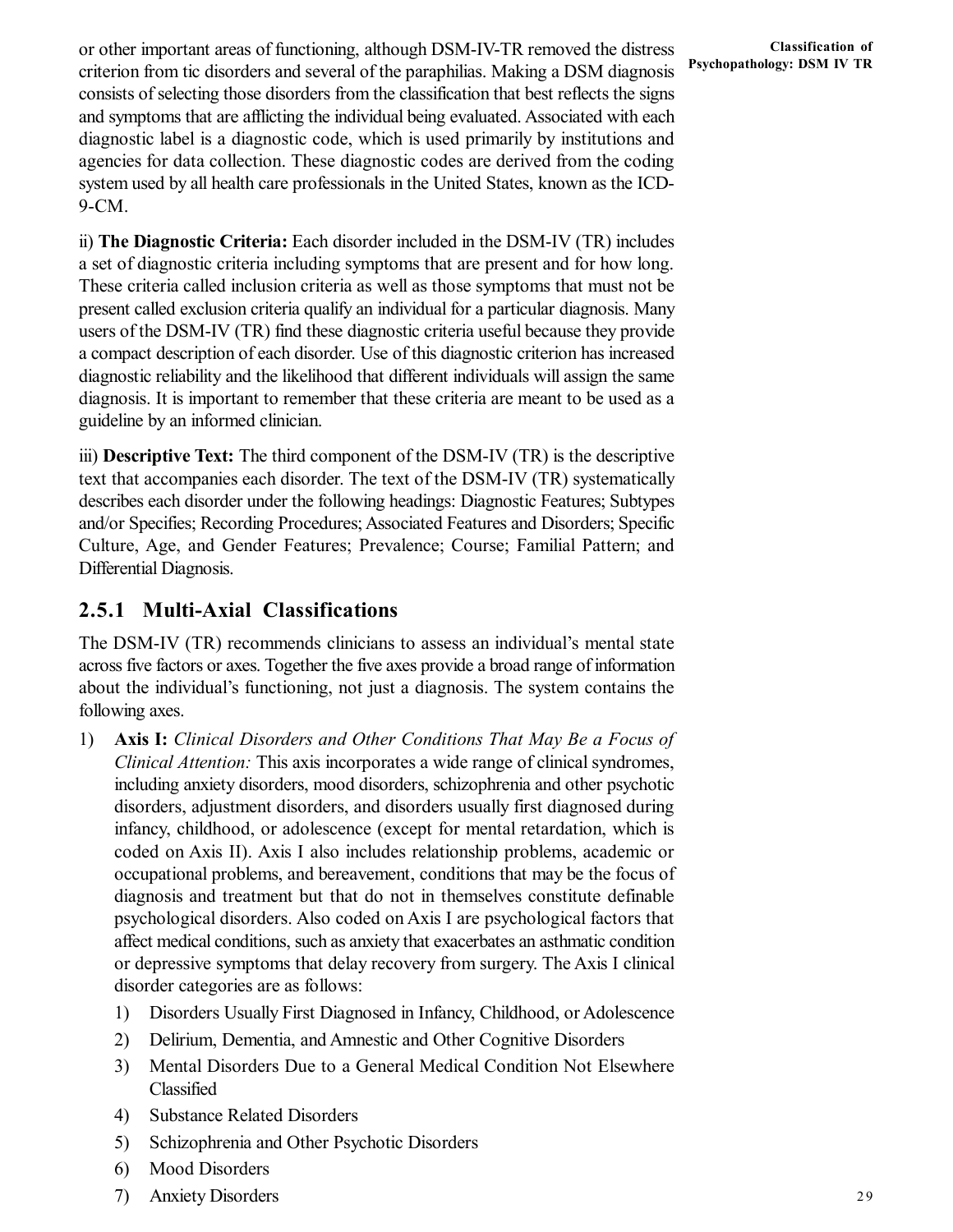- 8) Somatoform Disorders
- 9) Factitious Disorders
- 10) Dissociative Disorders
- 11) Sexual and Gender Identity Disorders
- 12) Eating Disorders
- 13) Sleep Disorders
- 14) Impulse Control Disorders Not Elsewhere Classified
- 15) Adjustment Disorders
- 16) Other Conditions That May Be a Focus of Clinical Attention
- 2) **Axis II: Personality Disorders and Mental Retardation:** Personality disorders are enduring and rigid patterns of maladaptive behaviour that typically impair relationships with others and social functioning. These include antisocial, paranoid, narcissistic, and borderline personality disorders. Mental retardation, which is also coded on Axis II, involves pervasive intellectual impairment. People may be given either Axis I or Axis II diagnoses or a combination of the two when both apply. For example, a person may receive a diagnosis of an anxiety disorder (Axis I) and a second diagnosis of a personality disorder (Axis II). This axis includes following disorders:
	- 1) Paranoid Personality Disorder
	- 2) Narcissistic Personality Disorder
	- 3) Schizoid Personality Disorder
	- 4) Avoidant Personality Disorder
	- 5) Schizotypal Personality Disorder
	- 6) Dependent Personality Disorder
	- 7) Antisocial Personality Disorder
	- 8) Obsessive-Compulsive Personality disorder
	- 9) Borderline Personality Disorder
	- 10) Personality Disorder Not Otherwise Specified
	- 11) Histrionic Personality Disorder
	- 12) Mental Retardation
- 3) **Axis III: General Medical Conditions:** All medical conditions and diseases that may be important to the understanding or treatment of an individual's mental disorders are coded on Axis III. For example, if hypothyroidism were a direct cause of an individual's mood disorder (such as major depression), it would be coded under Axis III. Medical conditions that affect the understanding or treatment of a mental disorder (but that are not direct causes of the disorder) are also listed on Axis III. For instance, the presence of a heart condition may determine whether a particular course of drug therapy should be used with a depressed person.
- 4) **Axis IV: Psychosocial and Environmental Problems:** The psychosocial and environmental problems that affect the diagnosis, treatment, or outcome of a mental disorder are placed on Axis IV. These include job loss, marital separation or divorce, homelessness or inadequate housing, lack of social support, the death or loss of a friend, orexposure to war or other disasters. Some positive life events, such as a job promotion, may also be listed on Axis IV, but only when they create problems for the individual, such as difficulties adapting to a new job. Table 1 lists examples from this axis.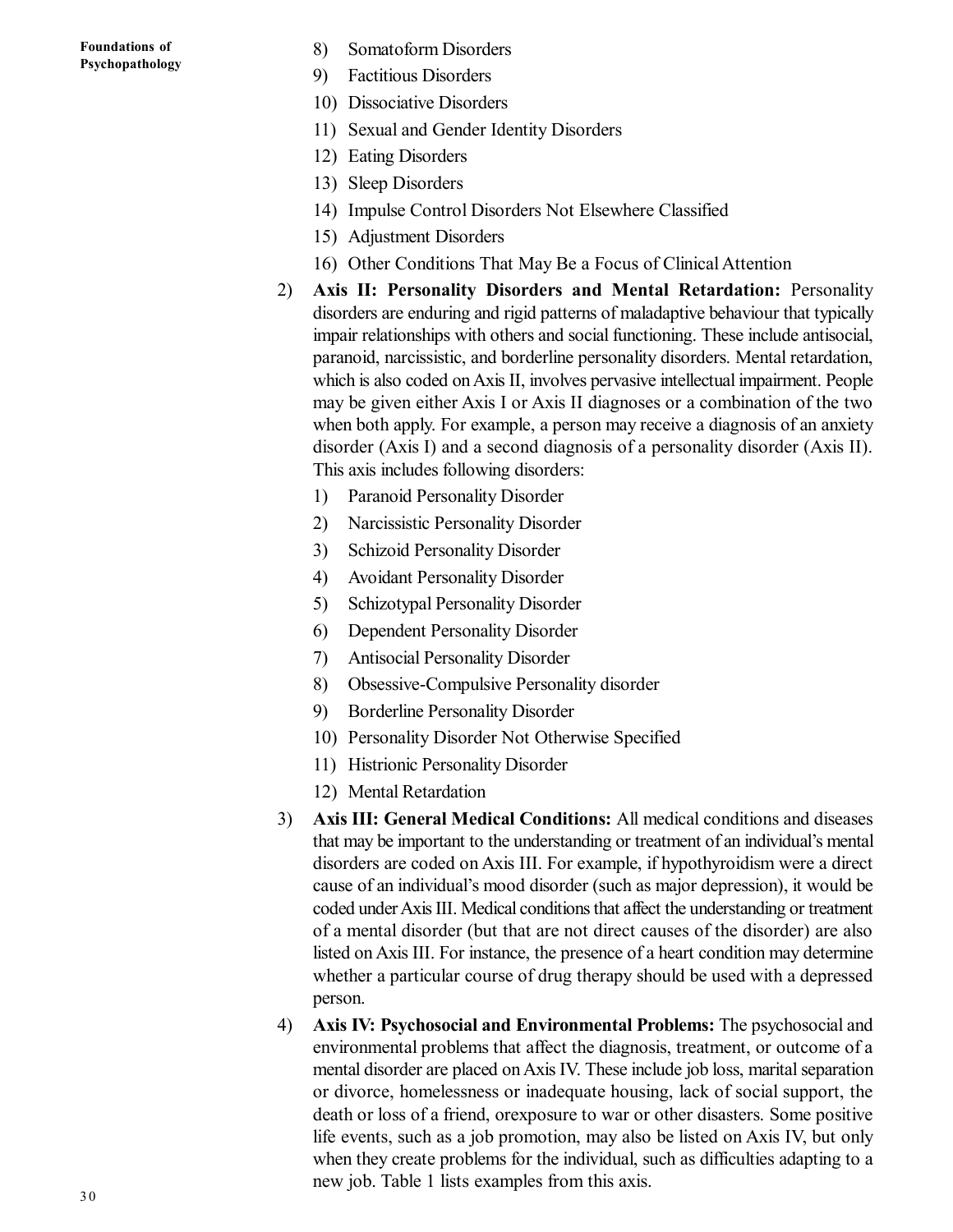| Problem              | <b>Examples</b>                                            |
|----------------------|------------------------------------------------------------|
| <b>Categories</b>    |                                                            |
| Problems with        | Death of family members; health problems of family         |
| primary support      | members; marital disruption in the form of separation,     |
| group                | divorce, or estrangement; sexual or physical abuse         |
|                      | within the family; child neglect; birth of a sibling       |
| Problems related to  | Death or loss of a friend; social isolation or living      |
| the social           | alone; difficulties adjusting to<br>a<br>new culture       |
| environment          | (acculturation);<br>discrimination;<br>adjustment<br>to    |
|                      | transitions occurring during the life cycle, such as       |
|                      | retirement                                                 |
| Educational          | Illiteracy; academic difficulties; problems with teachers  |
| problems             | or classmates; inadequate or impoverished school           |
|                      | environment                                                |
| Occupational         | Work-related problems including stressful workloads        |
| problems             | and problems with bosses or co-workers; changes in         |
|                      | employment; job dissatisfaction; threat of loss of job;    |
|                      | unemployment                                               |
| Housing problems     | Inadequate housing or homelessness; living in an           |
|                      | unsafe neighbourhood; problems with neighbours or          |
|                      | landlord                                                   |
| Economic             | Financial hardships or extreme poverty; inadequate         |
| problems             | welfare support                                            |
| Problems with        | Inadequate health care services or availability of health  |
| access to health     | insurance; difficulties with transportation to health care |
| care services        | facilities                                                 |
| Problems related to  | Arrest or imprisonment; becoming involved in a             |
| interaction with the | lawsuit or trial; being a victim of crime                  |
| legal system/crime   |                                                            |
| Other psychosocial   | Natural or human-made disasters; war or other              |
| problems             | hostilities; problems with caregivers outside the family,  |
|                      | such as counsellors, social workers, and physicians;       |
|                      | lack of availability of social service agencies            |

*Source:* Adapted from the *DSM-IV-TR* (APA, 2000)

5) **Axis V: Global Assessment of Relational Functioning (GARF):** The clinician rates the client's current level of psychological, social, and occupational functioning using a 0-100 scale. The clinician may also indicate the highest level of functioning achieved for at least a few months during the preceding year. The level of current functioning indicates the current need for treatment or intensity of care. The level of highest functioning is suggestive of the level of functioning that might be restored. The GARF Scale can be used to indicate an overall judgment of the functioning of a family or other ongoing relationship on a hypothetical continuum ranging from competent, optimal relational functioning to a disrupted, dysfunctional relationship (APA, 2000).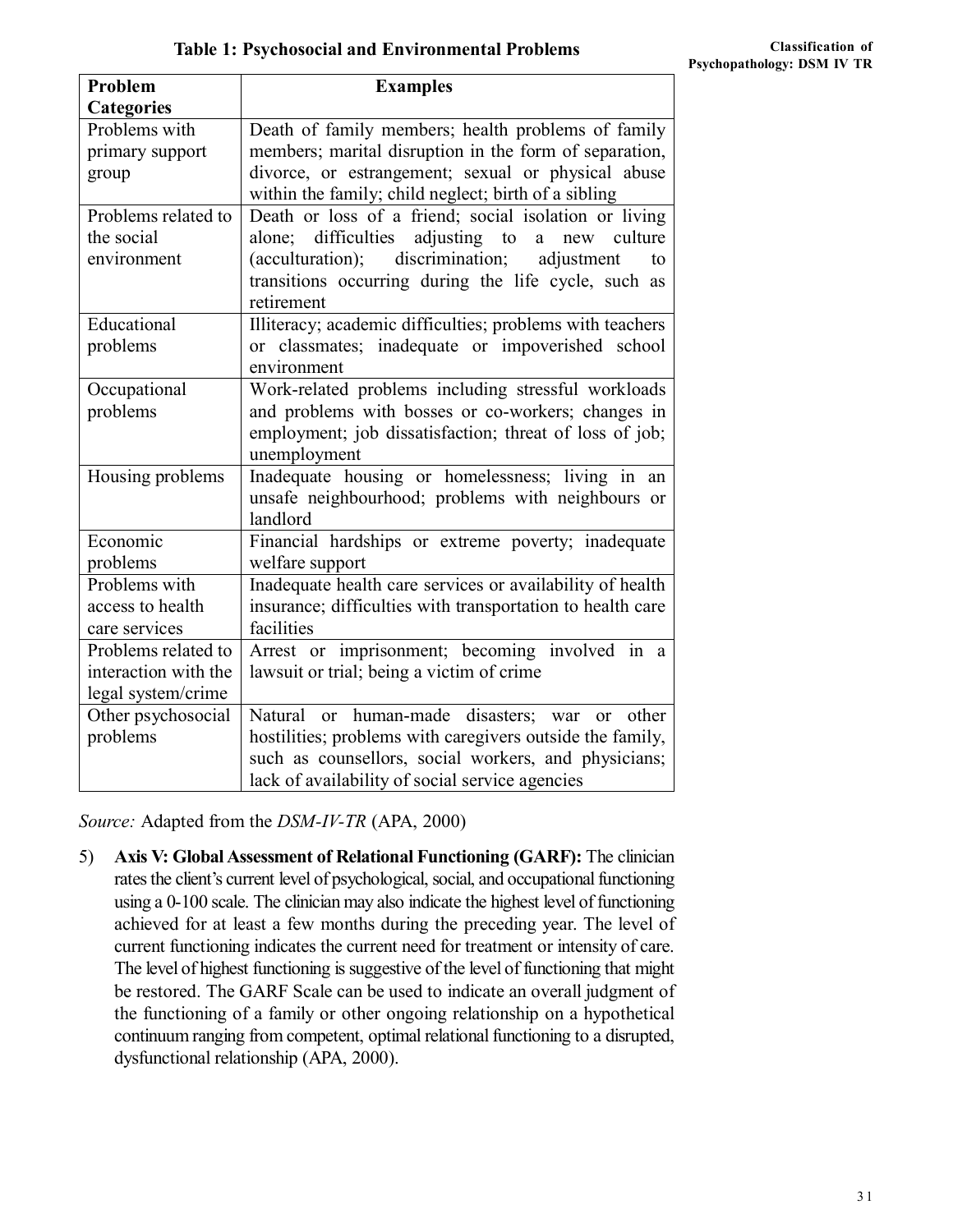| Code      | <b>Severity of Symptoms</b>                                                                                                                                                      | <b>Examples</b>                                                                                                      |
|-----------|----------------------------------------------------------------------------------------------------------------------------------------------------------------------------------|----------------------------------------------------------------------------------------------------------------------|
| 91-100    | Superior functioning across a<br>wide variety of activities of<br>daily life                                                                                                     | Lacks symptoms<br>Handles life problems without<br>them "getting out of hand"                                        |
| 81-90     | Absent or minimal<br>symptoms, no more than<br>everyday problems or<br>concerns                                                                                                  | Mild anxiety before exams<br>Occasional argument with family<br>members                                              |
| 71-80     | Transient and predictable<br>reactions to stressful events,<br>or no more than slight<br>impairment in functioning                                                               | Difficulty concentrating after<br>argument with family<br>Temporarily falls behind in<br>schoolwork                  |
| 61-70     | Some mild symptoms, or<br>some difficulty in social,<br>occupational, or school<br>functioning, but functioning<br>pretty well                                                   | Feels down, mild insomnia<br>Occasional truancy or theft within<br>household                                         |
| $51 - 60$ | Moderate symptoms, or<br>moderate difficulties in<br>social, occupational, or<br>school functioning                                                                              | Occasional panic attacks<br>Few friends, conflicts with co-<br>workers                                               |
| $41 - 50$ | Serious symptoms, or any<br>serious impairment in social,<br>occupational, or school<br>functioning                                                                              | Suicidal thoughts, frequent<br>shoplifting Unable to hold job,<br>has no friends                                     |
| $31 - 40$ | Some impairment in reality<br>testing or communication, or<br>major impairment in several<br>areas                                                                               | Speech illogical<br>Depressed man or woman unable<br>to work, neglects family, and<br>avoids friends                 |
| $21 - 30$ | Strong influence on<br>behaviour of delusions or<br>hallucinations, or serious<br>impairment in<br>communication or judgment,<br>or inability to function in<br>almost all areas | Grossly inappropriate behaviour,<br>speech sometimes incoherent<br>Stays in bed all day, no job,<br>home, or friends |
| $11 - 20$ | Some danger of hurting self<br>or others, or occasionally<br>fails to maintain personal<br>hygiene, or gross impairment<br>in communication                                      | Suicidal gestures, frequently<br>violent<br><b>Smears</b> feces                                                      |
| $1 - 10$  | Persistent danger of severely<br>hurting self or others, or<br>persistent inability to<br>maintain minimal personal<br>hygiene, or seriously suicidal<br>act                     | Largely incoherent or mute<br>Serious suicidal attempt, recurrent<br>violence                                        |

*Source:* Adapted from the *DSM-IV-TR* (APA, 2000)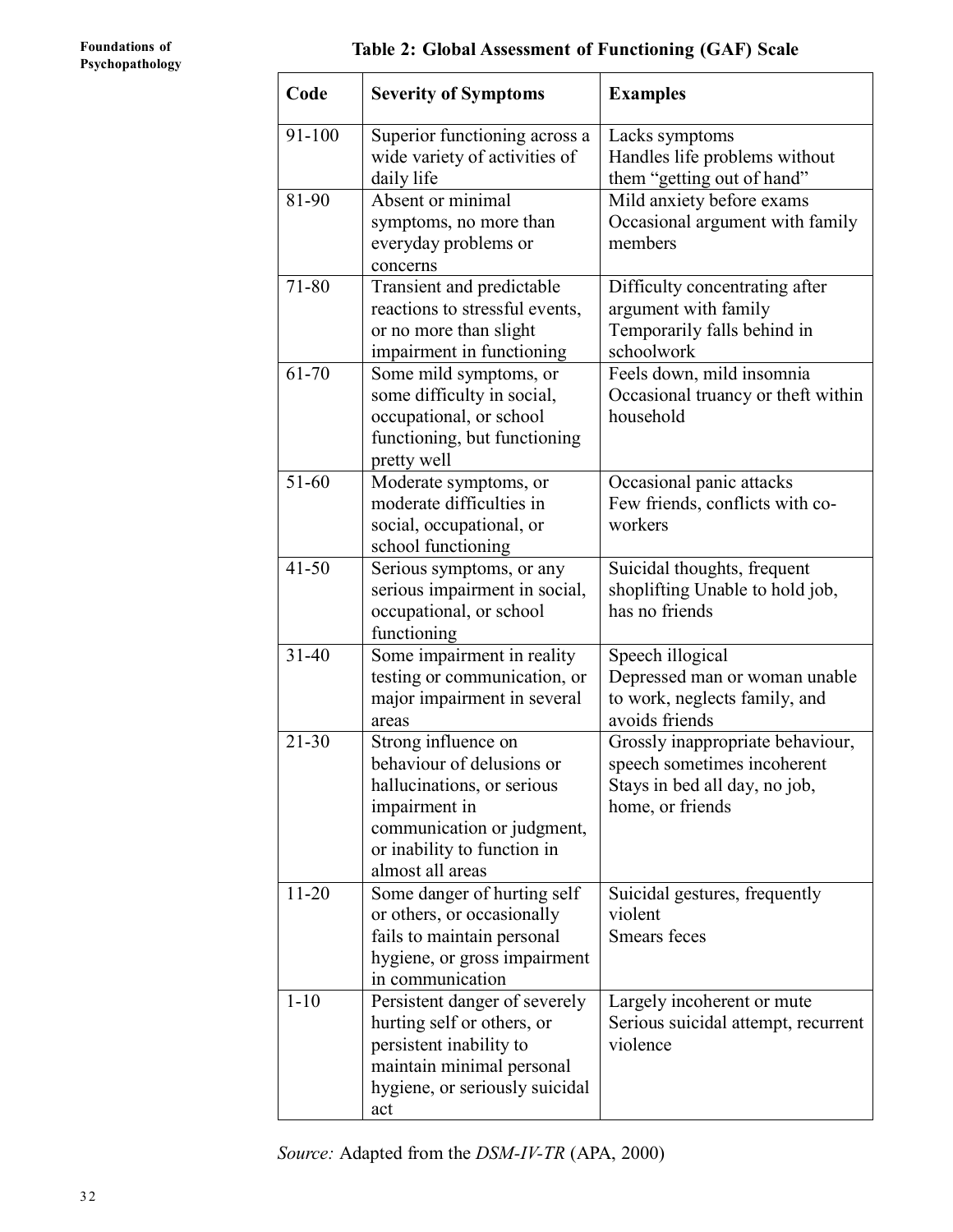## **2.6 EVALUATION OF DSM-IV (TR)**

DSM has provided a common language for discussing diagnoses. There has been an increase in attention to behaviours and the facilitation of the overall learning of psychopathology. Seligman (1990) has indicated that knowledge of diagnosis is important for counsellors so that they may provide a diagnosis for clients. In addition, the DSM diagnosis assists with accountability, record keeping, treatment planning, communication with other helping professionals and identification of client with issues beyond areas of expertise. The disadvantages associated with using the DSM have included the promotion of a mechanistic approach to mental disorder assessment. There is a false impression that the understanding of mental disorders is more advanced than is actually the case. There is an excessive focus on the signs and symptoms of mental disorders to the exclusion of a more in depth understanding of the client's problems including human development. The major issues of criticisms against DSM-IV (TR) are as follow:

i) **Validity and reliability:** The most fundamental scientific criticism of the DSM concerns the validity and reliability of its diagnoses. This refers, roughly, to whether the disorders it defines are actually real conditions in people in the real world that can be consistently identified by its criteria. These are long-standing criticisms of the DSM, originally highlighted by the Rosenhan experiment in the 1970s, and continuing despite some improved reliability since the introduction of more specific rule-based criteria for each condition (Dalal & Sivakumar, 2009).

Critics argue that the DSM lacks validity because it has no relation to an agreed scientific model of mental disorder and therefore the decisions taken about its categories (or even the question of categories vs. dimensions) were not scientific ones; and that it lacks reliability partly because different diagnoses share many criteria, and what appear to be different criteria are often just rewordings of the same idea, meaning that the decision to allocate one diagnosis or another to a patient is to some extent a matter of personal prejudice (McLaren, 2007).

ii) **Superficial symptoms:** By design, the DSM is primarily concerned with the signs and symptoms of mental disorders, rather than the underlying causes. It claims to collect them on the basis of statistical or clinical patterns and avoids causative or explanatory basis/biases. The DSM is based on an underlying structure that assumes discrete medical disorders that can be separated from each other by symptom patterns. However, its claim to be "atheoretical" is held to be unconvincing because it makes sense only if all mental disorders are categorical by nature, which only a biological model of mental disorder can satisfy. However, the Manual recognises psychological causes of mental disorder, e.g. PTSD, so that it negates its only possible justification (McLaren, 2007).

The DSM's focus on superficial symptoms is claimed to be largely a result of necessity (assuming such a manual is nevertheless produced), since there is no agreement on a more explanatory classification system. Reviewers note, however, that this approach is undermining research, including in genetics, because it results in the grouping of individuals who have very little in common except superficial criteria as per DSM or ICD diagnosis (Dalal & Sivakumar, 2009).

iii) **Unjustified Categorical Distinctions:** Despite caveats in the introduction to the DSM, it has long been argued that its system of classification makes unjustified categorical distinctions between disorders, and uses arbitrary cut-offs between normal and abnormal. A psychiatric review noted that attempts to demonstrate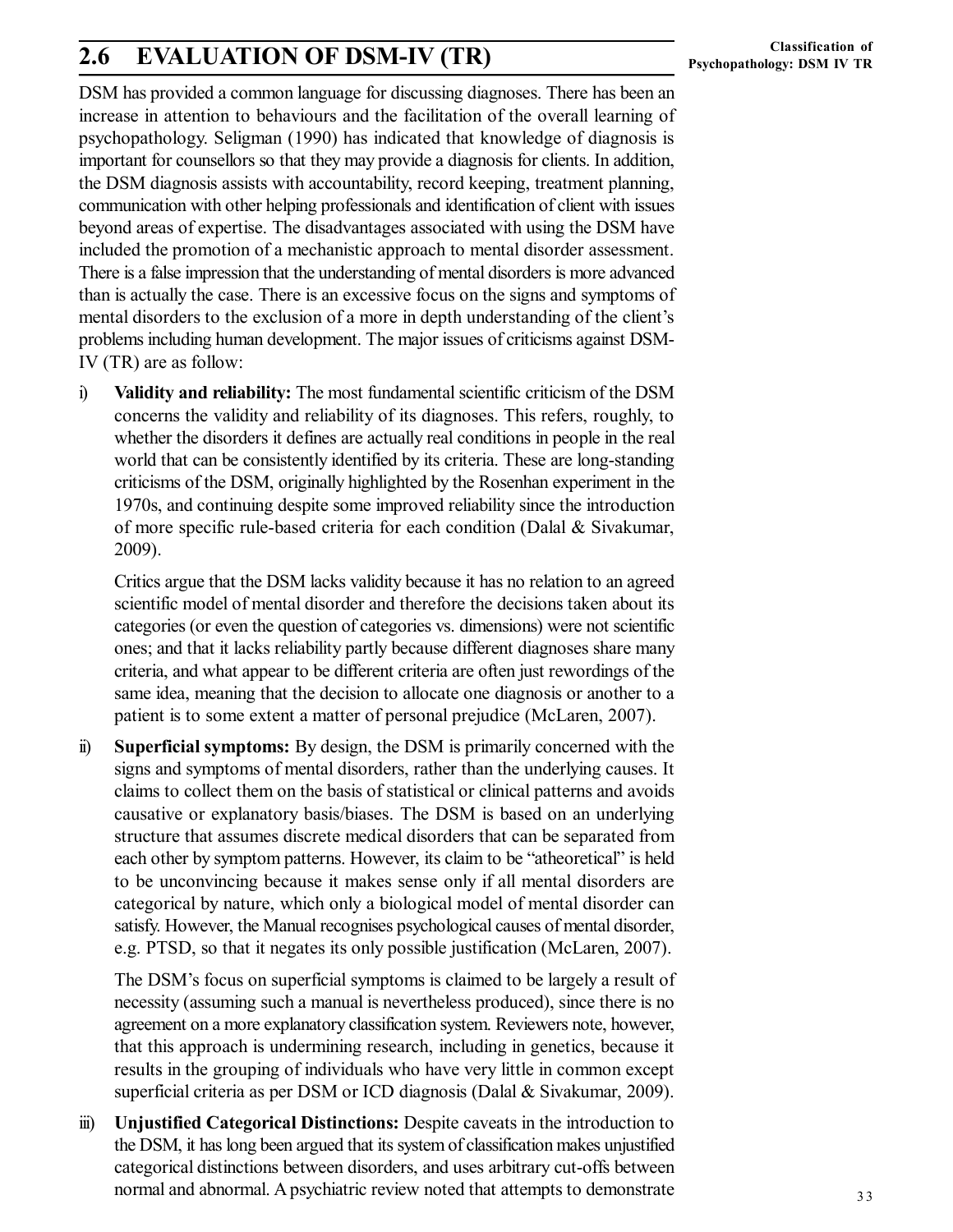natural boundaries between related DSM syndromes or between a common DSM syndrome and normality have failed (Dalal & Sivakumar, 2009). Some argue that rather than a categorical approach, a fully dimensional, spectrum or complaint-oriented approach would better reflect the evidence (Bentall, 2006).

In addition, it is argued that the current approach based on exceeding a threshold of symptoms does not adequately take into account the context in which a person is living and to what extent there is internal disorder of an individual versus a psychological response to adverse situations (Wakefield, Schmitz, First, & Horwitz, 2007).. Axis IV of the DSM-IV (TR) includes a step for outlining "Psychosocial and environmental factors contributing to the disorder" once someone is diagnosed with that particular disorder. Because an individual's degree of impairment is often not correlated with symptom counts and can stem from various individual and social factors, the DSM's standard of distress or disability can often produce false positives (Spitzer & Wakefield, 1999). On the other hand, individuals who don't meet symptom counts may nevertheless experience comparable distress or disability in their life.

- iv) **Cultural Bias:** Some psychiatrists argue that diagnostic standards of DSM-IV (TR) rely on an exaggerated interpretation of neurophysiological findings and so understate the scientific importance of social-psychological variables (Widiger, & Sankis, 2000). It is contended that the cultural and ethnic diversity of individuals is often discounted by researchers and service providers. In addition, current diagnostic guidelines have been criticized as having a fundamentally Euro-American outlook. It is argued that even when diagnostic criteria set is accepted across different cultures, it does not necessarily indicate that the underlying constructs have any validity within those cultures and reliable application can only demonstrate consistency, not legitimacy (Widiger, & Sankis, 2000).
- v) **Influence of Drug Companies:** The way the categories of the DSM-IV (TR) are structured and the number of categories have been substantially expanded is often attributed to the influence of pharmaceutical companies and psychiatrists (Healy, 2006). Roughly half of the authors who selected and defined the DSM-IV psychiatric disorders had financial relationships with the pharmaceutical industry at one time, raising the prospect of a direct conflict of interest.

In view of these criticisms and in pursuit of continuous improvements, the next (fifth) edition of the Diagnostic and Statistical Manual of Mental Disorders, DSM-5, is currently in consultation, planning and preparation. It is due for publication in May 2013. APA has made its draft versions public which includes several changes, including proposed deletion of several types of schizophrenia.

.....................................................................................................................

.....................................................................................................................

.....................................................................................................................

#### **Self Assessment Questions**

1) Explain the process of development of various editions of DSM.

..................................................................................................................... .....................................................................................................................

2) Describe the major components of DSM-IV (TR).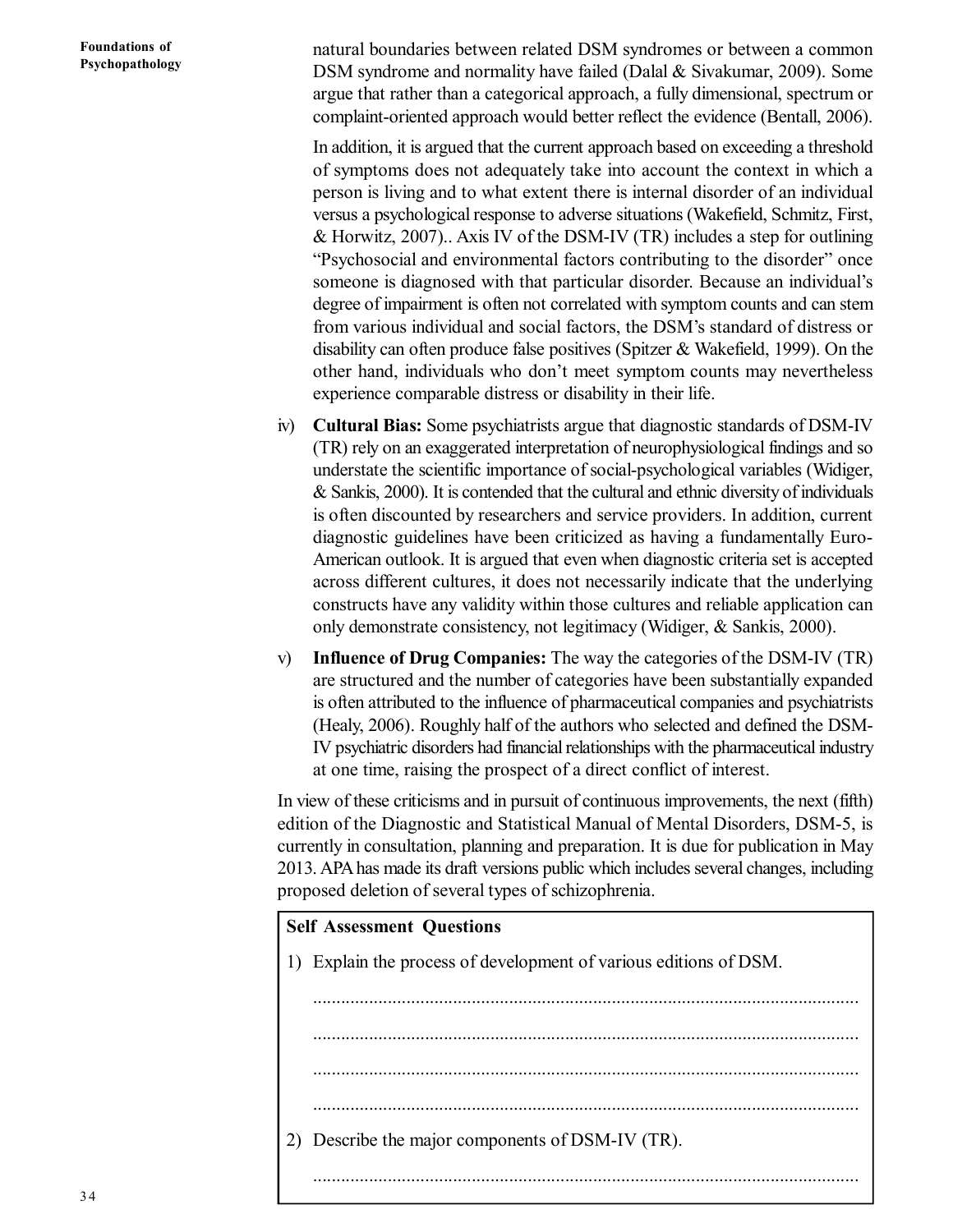..................................................................................................................... ..................................................................................................................... 3) Present an account of multi-axial approach to the classification of psychopathology as provided by DSM-IV (TR). ..................................................................................................................... ..................................................................................................................... ..................................................................................................................... 4) Evaluate DSM-IV (TR) with its merits and demerits. ..................................................................................................................... ..................................................................................................................... ..................................................................................................................... .....................................................................................................................

## **2.7 LET US SUM UP**

Classification of psychological disorders refers to the process to construct categories of abnormal behaviours and to assign people to these categories on the basis of their behavioural attributes and dysfunctional symptoms. It fulfils the basic purposes of communication, control, comprehension, distinction and prognosis/prediction of psychological disorders. Psychologists use three approaches or strategies to classify disorders: categorical, dimensional and prototypical approach. There have been a number of individual efforts of classification of mental disorders. This worldwide organised effort for classification of diseases was stimulated by the publication of International Statistical Classification of Diseases and Related Health Problems-1 (ICD-1) by the World Health Organisation in 1900. However, it was only ICD-6 which was published with a separate section on mental disorder in 1949. The most recent, tenth edition of ICD was published in 1992 in which chapter V (F) pertained to the classification of mental disorders explaining their inclusion and exclusion terms.

The most influential efforts of classification of psychological disorders began with The Diagnostic and Statistical Manual of Mental Disorders (DSM), published by the American Psychiatric Association which is now used as the handbook for diagnosing mental disorders in the United States and other countries. After publication of its first edition, DSM-1 in 1952, its five subsequent editions have been published. The current version of DSM is DSM-IV (TR) published in 2000. The DSM-IV (TR) consists of three major components/features: the diagnostic classification, the diagnostic criteria sets and the descriptive text. The DSM-IV (TR) recommends clinicians to assess an individual's mental state across five factors or axes. Together the five axes provide a broad range of information about the individual's functioning, not just a diagnosis. Axis I assesses clinical disorders and other conditions that may be a focus of clinical attention. This axis incorporates a wide range of clinical syndromes, including anxiety disorders, mood disorders, schizophrenia and other psychotic disorders, adjustment disorders, and disorders usually first diagnosed during infancy, childhood,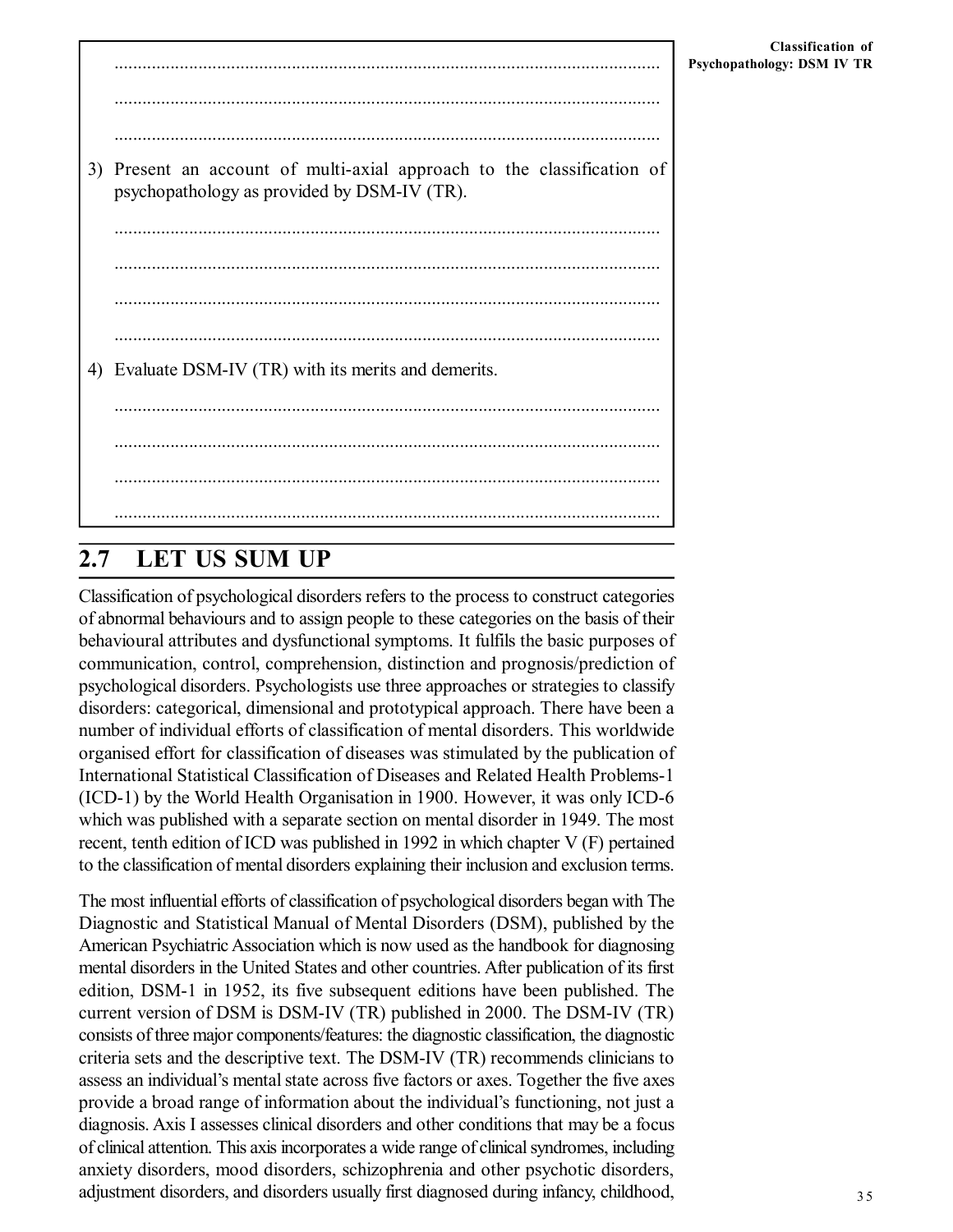or adolescence. Axis II assesses Personality Disorders and Mental Retardation. All medical conditions and diseases that may be important to the understanding or treatment of an individual's mental disorders are coded on Axis III. The psychosocial and environmental problems that affect the diagnosis, treatment, or outcome of a mental disorder are placed on Axis IV. On Axis V, Global Assessment of Relational Functioning (GARF), the clinician rates the client's current level of psychological, social, and occupational functioning using a 0-100 scale. DSM-IV (TR) is criticised on the issues of validity and reliability; classifying mental disorders on the basis of superficial symptoms, culturally biased and unjustified categorical distinctions; and influence of drug companies in classification.

### **2.8 UNIT END QUESTIONS**

- 1) Explain meaning, purpose of and approaches to classification of psychopathology.
- 2) Describe the history of history of classification of psychopathology.
- 3) Describe the importance of ICD in classification of psychopathology and present an account of classification of mental disorders prescribed in ICD-10.
- 4) Provide a historical account of development of various editions of DSM and describe the major components of DSM-IV (TR).
- 5) Present an account of multi-axial approach to the classification of psychopathology as provided by DSM-IV (TR).
- 6) Evaluate DSM-IV (TR) with its merits and demerits.

### **2.9 GLOSSARY**

| <b>Classification of</b><br><b>Psychological Disorders</b> | classification of psychological disorders refers<br>$\ddot{\cdot}$<br>to process to construct categories and to assign<br>people to these categories on the basis of their<br>attributes.                           |
|------------------------------------------------------------|---------------------------------------------------------------------------------------------------------------------------------------------------------------------------------------------------------------------|
| <b>Categorical Approach</b>                                | A categorical approach to classification assumes<br>that distinctions among members of different<br>categories are qualitative.                                                                                     |
| <b>Dimensional Approach</b>                                | Dimensional approach to classification describes<br>the objects of classification in terms of<br>continuous dimensions.                                                                                             |
| <b>Prototypical Approach</b>                               | A prototypical approach identifies some essential<br>characteristics of a disorder and it also allows<br>for certain non-essential variations that do not<br>necessarily change the classification.                 |
| <b>Diagnostic Criteria</b>                                 | A diagnostic criteria provides a compact<br>description of a disorder.                                                                                                                                              |
| <b>Multi-axial Classification</b>                          | Assessing an individual's mental state across<br>various factors or axes to provide a broad range<br>of information about the individual's functioning,<br>not just a diagnosis, recommended by DSM-<br>IV $(TR)$ . |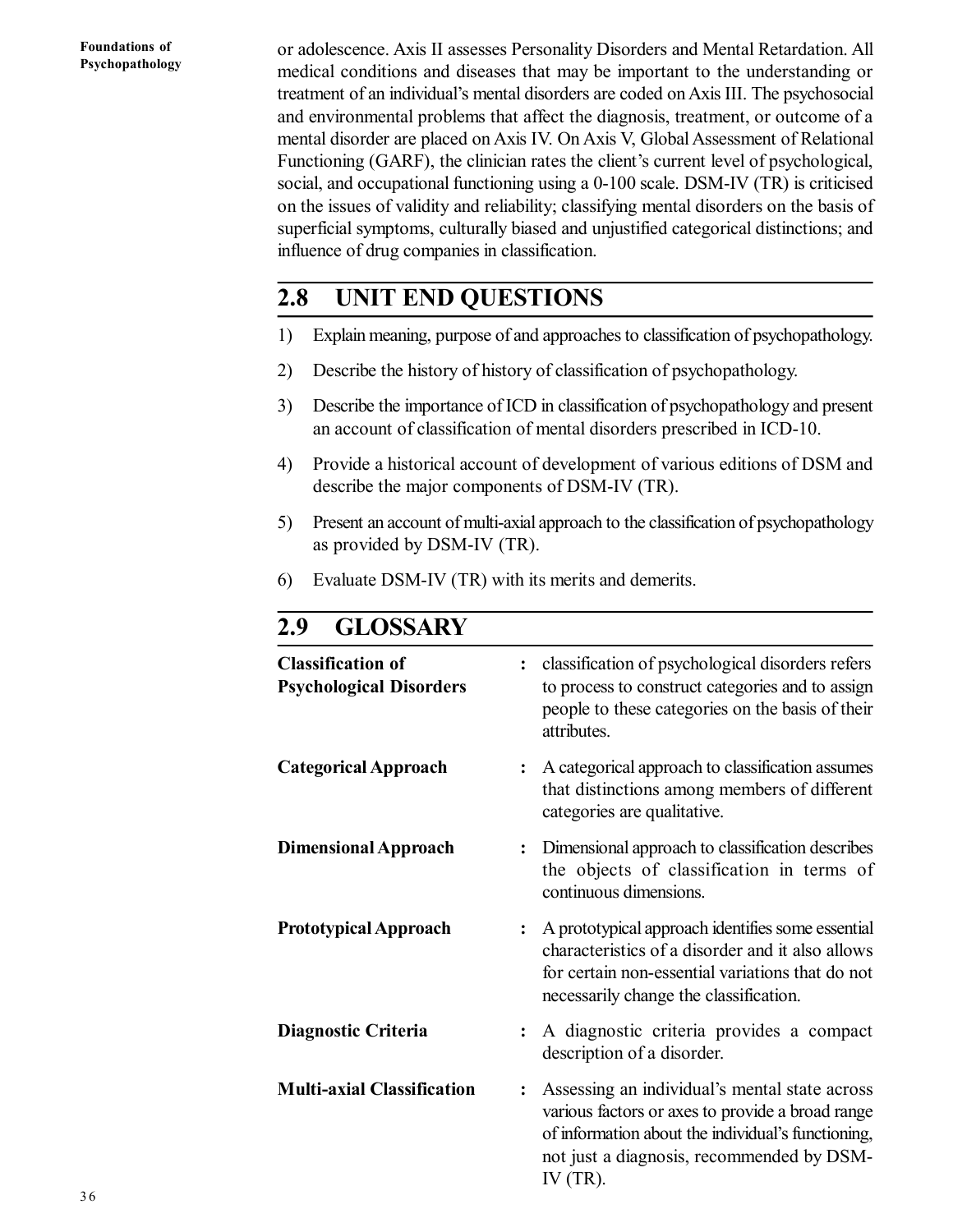| <b>Personality Disorders</b>                                        | : Personality disorders are enduring and rigid<br>patterns of maladaptive behaviour that typically<br>impair relationships with others and social<br>functioning. These include antisocial, paranoid,<br>narcissistic, and borderline personality disorders. | <b>Classification</b> of<br><b>Psychopathology: DSM IV TR</b> |
|---------------------------------------------------------------------|--------------------------------------------------------------------------------------------------------------------------------------------------------------------------------------------------------------------------------------------------------------|---------------------------------------------------------------|
| <b>Mental Retardation</b>                                           | : Mental retardation involves pervasive intellectual<br>impairment.                                                                                                                                                                                          |                                                               |
| <b>Global Assessment of</b><br><b>Relational Functioning (GARF)</b> | : A 0-100 scale on which the clinician rates the<br>client's current level of psychological, social and<br>occupational functioning using.                                                                                                                   |                                                               |
| <b>Validity and reliability</b><br>of a Classification System       | : This refers to whether the disorders as a<br>classification system defines are actually real<br>conditions in people in the real world that can<br>be consistently identified by its criteria.                                                             |                                                               |

### **2.10 SUGGESTED READINGS**

Barlow, D. H., & Durand, V. M. (2005). *Abnormal psychology: An integrative approach (4th ed).* Belmont, CA: Thomson-Wadsworth.

Carson, R. C., Butcher, J. N., & Mineka, S. (2002). Clinical assessment and treatment. In *Fundamentals of Abnormal Psychology and Modern Life*. New York: Allyn & Bacon.

#### **References**

American Psychiatric Association. (2000). *"Diagnostic and Statistical Manual of Mental Disorders" (4 th ed.).* APA: Washington, DC.

Bentall, R. (2006). Madness explained: Why we must reject the Kraepelinian paradigm and replace it with a 'complaint-orientated' approach to understanding mental illness. *Medical hypotheses, 66(2),* 220-233.

Dalal PK, & Sivakumar T. (2009). Moving towards ICD-11 and DSM-5: Concept and evolution of psychiatric classification. *Indian Journal of Psychiatry, 51,* 310- 319.

DSM-IV-TR Official Site. *http://psych.org/MainMenu/Research/DSMIV.aspx:* American Psychiatric Association.

Healy, D. (2006). The latest mania: Selling bipolar disorder. *PLoS Med, 3(4),* 185.

*International Statistical Classification of Diseases and Related Health Problems. Tenth Revision. Vol. 1: Tabular list. Vol. 2: Instruction manual. Vol. 3: Index.* World Health Organisation: Geneva, 1992.

McLaren, N. (2007). *Humanizing Madness.* Ann Arbor, MI: Loving Healing Press.

Seligman, L. (1990). *Selecting effective treatments: A comprehensive systematic guide to treating adult mental disorders.* San Francisco: Jossey-Bass.

Spitzer, R. L, & Wakefield, J. C. (1999). DSM-IV diagnostic criterion for clinical significance: does it help solve the false positives problem? *American Journal of Psychiatry.* 156(12), 1856-64.